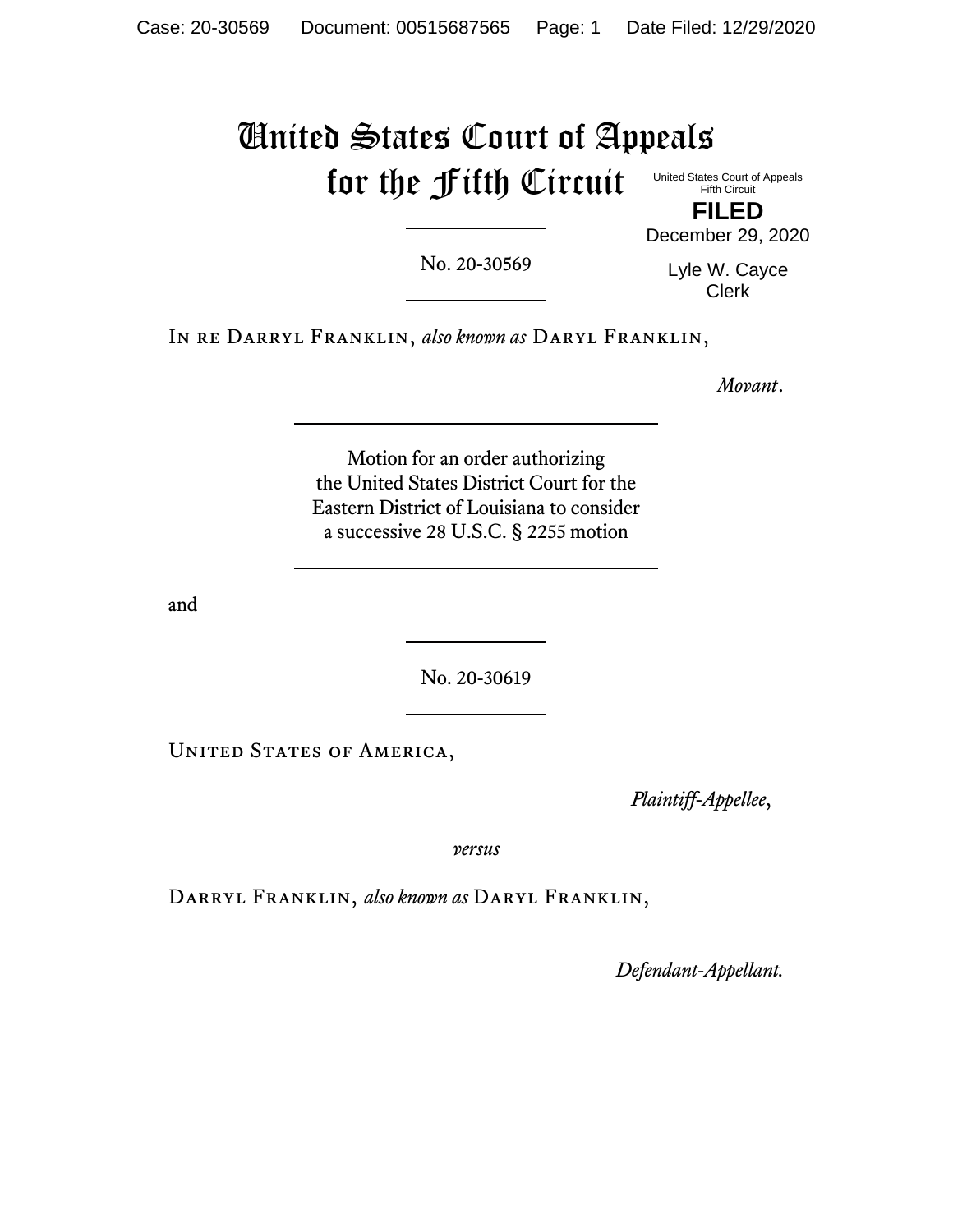No. 20-30569 & No. 20-30619

Appeal from the United States District Court for the Eastern District of Louisiana USDC No. 2:16-CV-11689 USDC No. 2:02-CR-304-2

Before WILLETT, Ho, and DUNCAN, *Circuit Judges*. Per Curiam:\*

In No. 20-30569, Darryl Franklin, federal prisoner # 28126-034, seeks authorization to file a successive 28 U.S.C. § 2255 motion challenging his 2003 convictions and sentences for carjacking or attempted carjacking by force with intent to cause death or serious bodily harm and carjacking resulting in an intentional killing. After the district court entered judgment dismissing Franklin's first § 2255 motion, he filed a pro se motion requesting relief under Federal Rule of Civil Procedure 60(b). The district court recharacterized the purported Rule  $60(b)$  motion as a successive § 2255 motion and transferred the case to this court for consideration of whether Franklin should be granted authorization to file the successive motion. In No. 20-30619, Franklin seeks a certificate of appealability (COA) to appeal the district court's transfer order. We exercise our authority to sua sponte consolidate these related matters. *See United States v. Fulton*, 780 F.3d 683, 688 (5th Cir. 2015); *United States v. Rodriguez*, 564 F.3d 735, 737 (5th Cir. 2009); *cf.* Fed. R. App. P. 3(b)(2).

A district court's transfer order is an appealable collateral order over which we have jurisdiction. *In re Bradford*, 660 F.3d 226, 228-29 (5th Cir.

<sup>\*</sup> Pursuant to 5TH CIRCUIT RULE 47.5, the court has determined that this opinion should not be published and is not precedent except under the limited circumstances set forth in 5TH CIRCUIT RULE 47.5.4.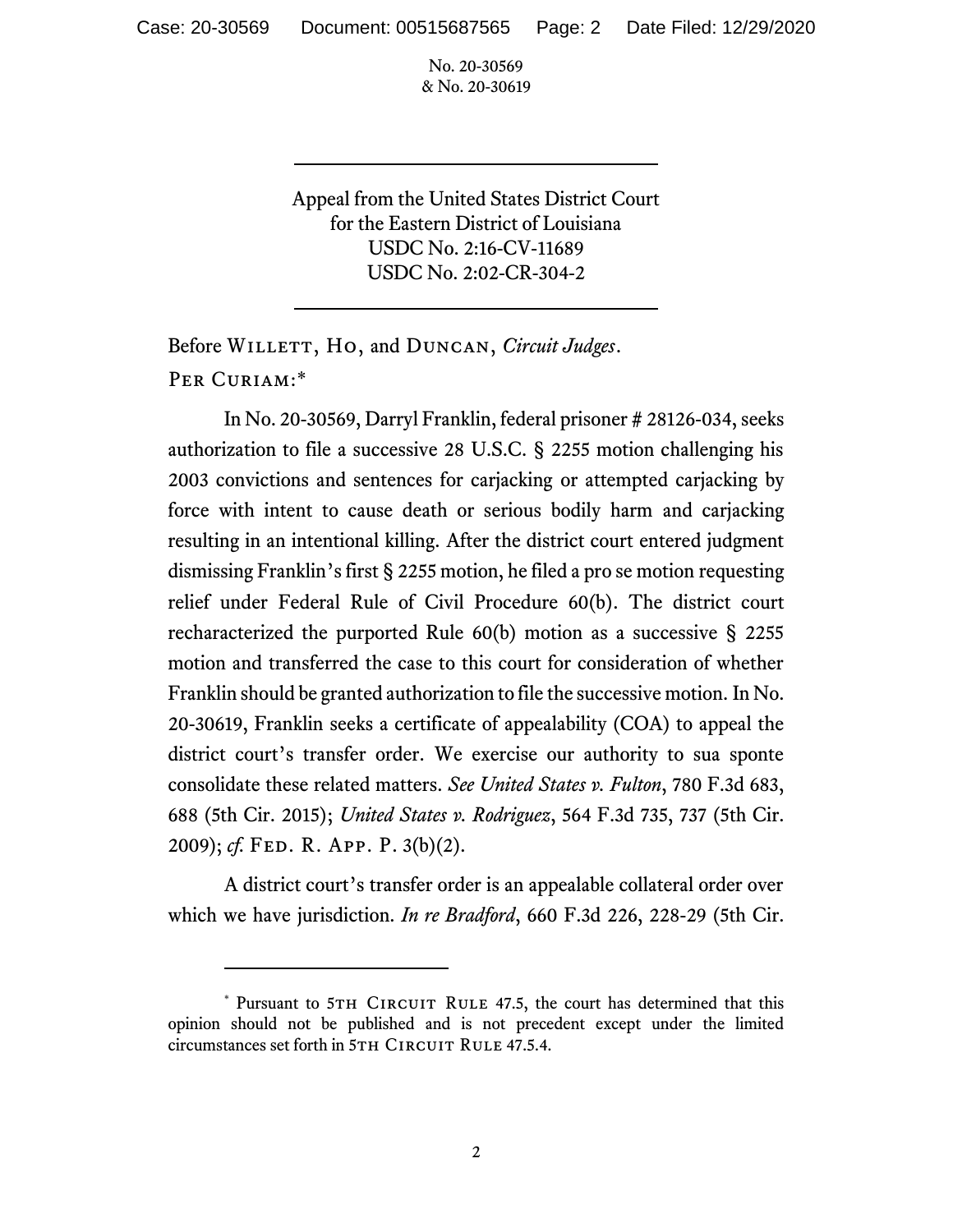## No. 20-30569 & No. 20-30619

2011). But because a transfer order is not a final order as described in 28 U.S.C. § 2253(c)(1), Franklin does not need a COA to appeal the transfer order. *See Fulton*, 780 F.3d at 688.

Where a Rule 60(b) motion following the denial of collateral relief seeks to add a new claim or attacks the federal court's previous resolution of a claim on the merits, the motion should be construed as a successive habeas application. *See Gonzalez v. Crosby*, 545 U.S. 524, 532-33 (2005) (addressing a Rule 60(b) motion in a 28 U.S.C. § 2254 proceeding); *United States v. Hernandes*, 708 F.3d 680, 681-82 (5th Cir. 2013) (applying *Gonzalez* to analyze a Rule 60(b) motion filed in a § 2255 proceeding). We have previously applied *Gonzalez* to motions under both Federal Rules of Civil Procedure 59(e) and 60(b). *See Williams v. Thaler*, 602 F.3d 291, 303 (5th Cir. 2010) (§ 2254 case). However, the Supreme Court recently held that Rule 59(e) motions do not constitute successive habeas applications and that the rationale of *Gonzalez* does not apply to such motions. *Banister v. Davis*, 140 S. Ct. 1698, 1705-11 (2020).

Here, Franklin titled his post-judgment motion as seeking relief under Rule 60(b), but the motion was filed within the 28-day period following the entry of judgment during which a Rule 59(e) motion may be filed. *See* FED. R. CIV. P. 59(e). As we have explained, "[a] motion asking the court to reconsider a prior ruling is evaluated either as a motion to 'alter or amend a judgment' under Rule 59(e) or as a motion for 'relief from a final judgment, order, or proceeding' under Rule 60(b)," depending on "when the motion was filed." *Demahy v. Schwarz Pharma, Inc.*, 702 F.3d 177, 182 n.2 (5th Cir. 2012). Such a motion is construed as one under Rule 59(e) if filed within 28 days of the judgment being challenged and as one under Rule 60(b) if filed more than 28 days after the challenged judgment. *Id.* Therefore, the district court erred in treating Franklin's post-judgment motion as a Rule 60(b) motion, recharacterizing it as a successive § 2255 motion, and transferring it